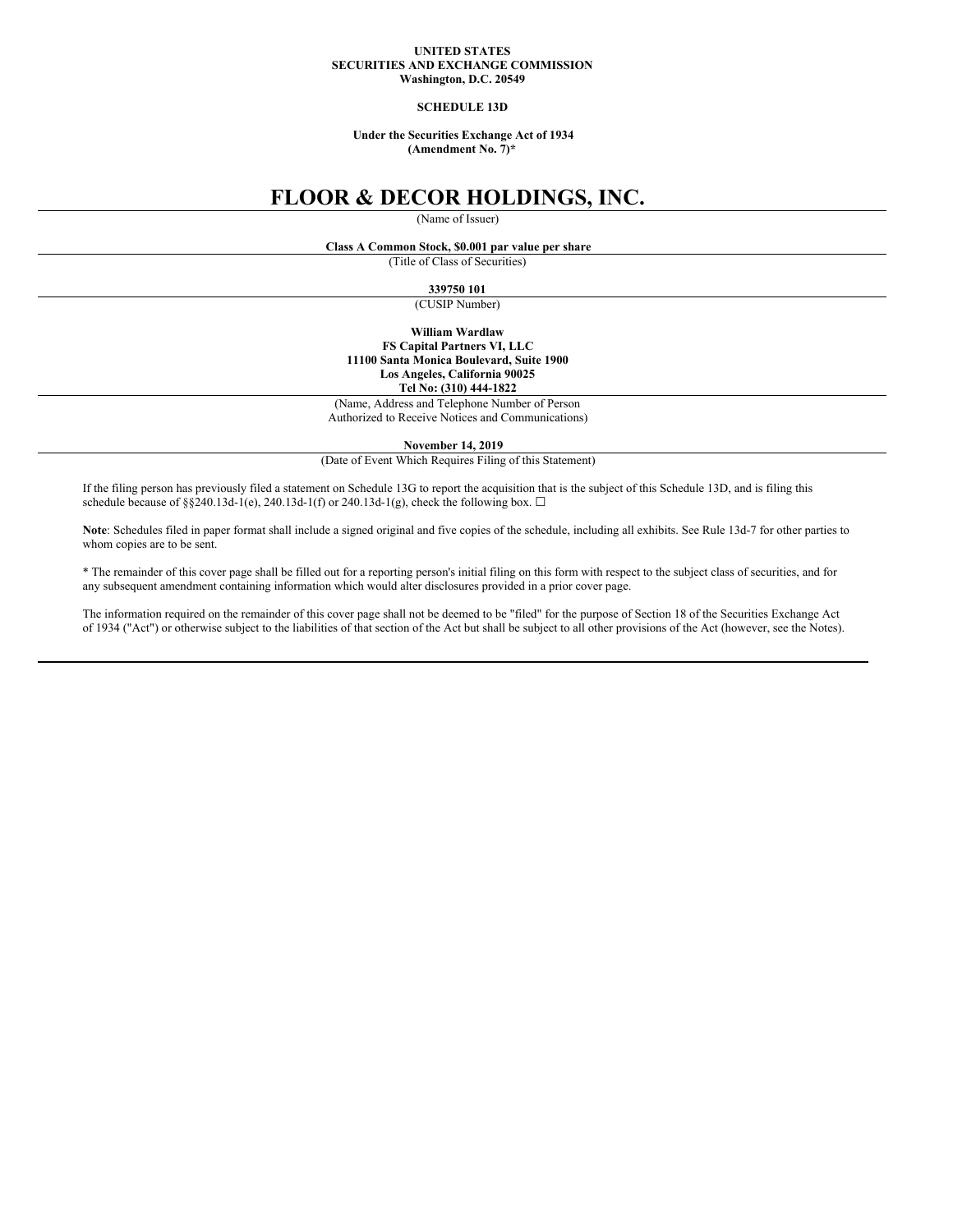CUSIP No. 339750 10 1

 $\mathcal{L}=\mathcal{L}=\mathcal{L}=\mathcal{L}=\mathcal{L}=\mathcal{L}=\mathcal{L}=\mathcal{L}=\mathcal{L}=\mathcal{L}=\mathcal{L}=\mathcal{L}=\mathcal{L}=\mathcal{L}=\mathcal{L}=\mathcal{L}=\mathcal{L}=\mathcal{L}=\mathcal{L}=\mathcal{L}=\mathcal{L}=\mathcal{L}=\mathcal{L}=\mathcal{L}=\mathcal{L}=\mathcal{L}=\mathcal{L}=\mathcal{L}=\mathcal{L}=\mathcal{L}=\mathcal{L}=\mathcal{L}=\mathcal{L}=\mathcal{L}=\mathcal{L}=\mathcal{L}=\mathcal{$ 

| 1.                                         |                                                                                                                                                                | Names of Reporting Persons<br>FS Equity Partners VI, L.P.                                                                                                                                                                 |  |  |  |
|--------------------------------------------|----------------------------------------------------------------------------------------------------------------------------------------------------------------|---------------------------------------------------------------------------------------------------------------------------------------------------------------------------------------------------------------------------|--|--|--|
| 2.                                         | (a)<br>(b)                                                                                                                                                     | Check the Appropriate Box if a Member of a Group (See Instructions)<br>$\frac{\Box}{\boxtimes}$<br><u> 1989 - Johann Stoff, deutscher Stoffen und der Stoffen und der Stoffen und der Stoffen und der Stoffen und der</u> |  |  |  |
|                                            |                                                                                                                                                                |                                                                                                                                                                                                                           |  |  |  |
| $\overline{3}$ .                           | SEC Use Only                                                                                                                                                   |                                                                                                                                                                                                                           |  |  |  |
| 4.                                         | Source of Funds (See Instructions)<br>$00\,$                                                                                                                   |                                                                                                                                                                                                                           |  |  |  |
| 5.                                         | Check if Disclosure of Legal Proceedings Is Required Pursuant to Items 2(d) or 2(e) $\Box$                                                                     |                                                                                                                                                                                                                           |  |  |  |
| 6.                                         | Citizenship or Place of Organization<br>Delaware                                                                                                               |                                                                                                                                                                                                                           |  |  |  |
|                                            | 7.                                                                                                                                                             | Sole Voting Power<br>$\theta$<br><u> 1980 - Andrea Andrew Maria (h. 1980).</u>                                                                                                                                            |  |  |  |
| Number of<br><b>Shares</b><br>Beneficially | 8.                                                                                                                                                             | <b>Shared Voting Power</b><br>18,224,262 * (See Items 3, 4, 5 and 6)                                                                                                                                                      |  |  |  |
| Owned by<br>Each<br>Reporting              | 9.                                                                                                                                                             | Sole Dispositive Power<br>5,674,794 (See Items 3, 4, 5 and 6)                                                                                                                                                             |  |  |  |
| Person With                                | 10.                                                                                                                                                            | Shared Dispositive Power<br>$\mathbf{0}$<br><u> 1989 - Andrea Barbara, política española (n. 1989).</u>                                                                                                                   |  |  |  |
| 11.                                        | Aggregate Amount Beneficially Owned by Each Reporting Person<br>18,224,262 * (See Items 3, 4, 5 and 6)<br><u> 1989 - Johann Stein, fransk politik (* 1958)</u> |                                                                                                                                                                                                                           |  |  |  |
| 12.                                        | Check if the Aggregate Amount in Row (11) Excludes Certain Shares (See Instructions) $\Box$                                                                    |                                                                                                                                                                                                                           |  |  |  |
| 13.                                        | Percent of Class Represented by Amount in Row (11)<br>18.0% (See Item 3, 4, 5 and 6)                                                                           |                                                                                                                                                                                                                           |  |  |  |
| 14.                                        | Type of Reporting Person (See Instructions)<br>PN                                                                                                              |                                                                                                                                                                                                                           |  |  |  |

\* Consists of (1) 5,674,794 shares of Class A common stock held by FS Equity Partners VI, L.P. ("FS Equity VI"), (2) 241,062 shares of Class A common stock held by FS Affiliates VI, L.P. ("FS Affiliates VI" and, collectively with FS Equity VI and their respective affiliates, "Freeman Spogli") and (3) 12,308,406 shares of Class A common stock held by Ares Corporate Opportunities Fund III, L.P. ("ACOF"), as of November 14, 2019. The Reporting Person hereby expressly disclaims the existence of, and membership, in a "group" (within the meaning of Section 13(d)(3) of the Act and Rule 13d-5(b) thereunder) and disclaims beneficial ownership of the shares held by ACOF.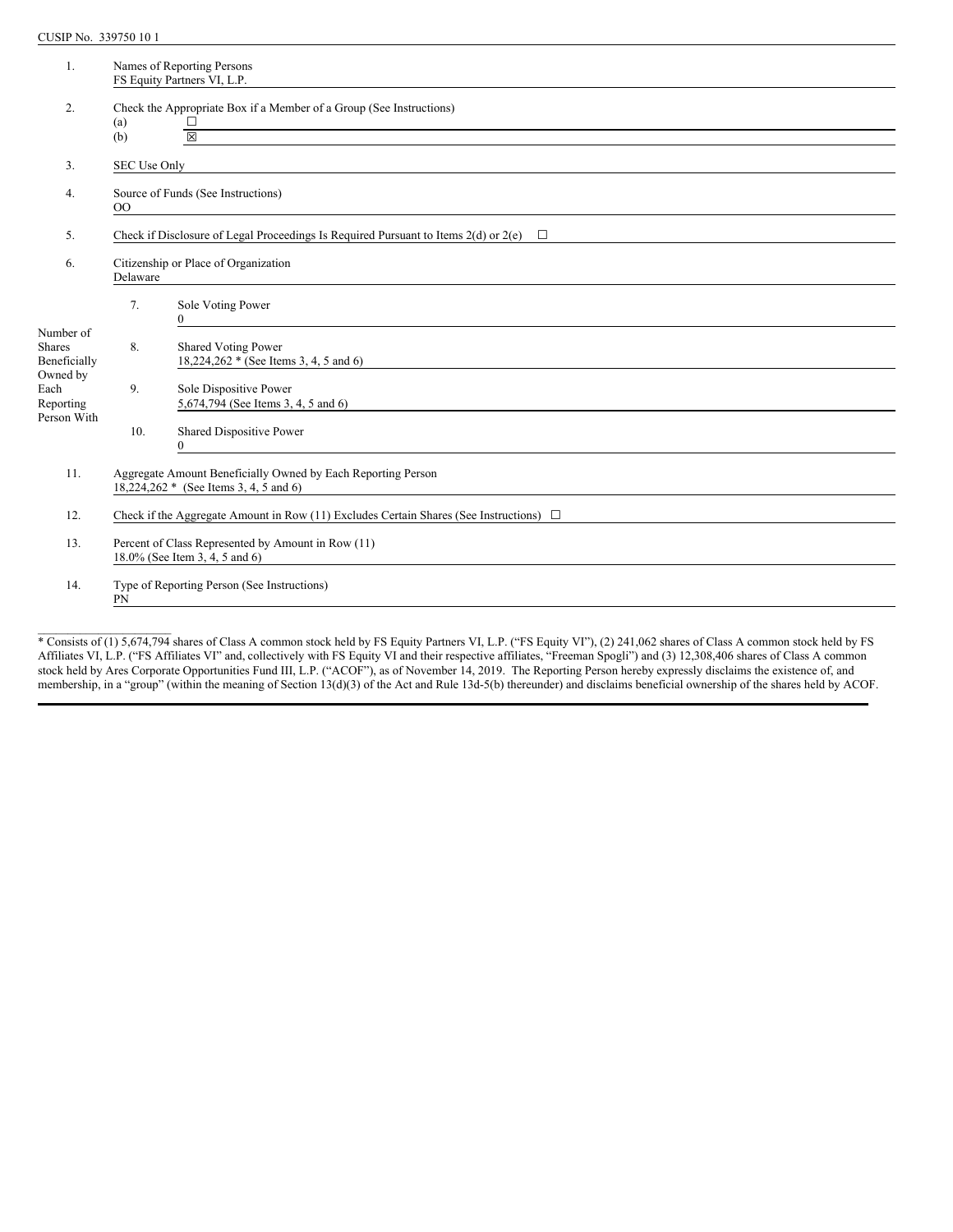CUSIP No. 339750 10 1

 $\mathcal{L}=\mathcal{L}=\mathcal{L}=\mathcal{L}=\mathcal{L}=\mathcal{L}=\mathcal{L}=\mathcal{L}=\mathcal{L}=\mathcal{L}=\mathcal{L}=\mathcal{L}=\mathcal{L}=\mathcal{L}=\mathcal{L}=\mathcal{L}=\mathcal{L}=\mathcal{L}=\mathcal{L}=\mathcal{L}=\mathcal{L}=\mathcal{L}=\mathcal{L}=\mathcal{L}=\mathcal{L}=\mathcal{L}=\mathcal{L}=\mathcal{L}=\mathcal{L}=\mathcal{L}=\mathcal{L}=\mathcal{L}=\mathcal{L}=\mathcal{L}=\mathcal{L}=\mathcal{L}=\mathcal{$ 

| 1.                                         |                                                                                                       | Names of Reporting Persons<br>FS Affiliates VI, L.P.                                                                                                         |  |  |
|--------------------------------------------|-------------------------------------------------------------------------------------------------------|--------------------------------------------------------------------------------------------------------------------------------------------------------------|--|--|
| 2.                                         | (a)<br>(b)                                                                                            | Check the Appropriate Box if a Member of a Group (See Instructions)<br>$\frac{\Box}{\boxtimes}$                                                              |  |  |
| 3.                                         | SEC Use Only                                                                                          |                                                                                                                                                              |  |  |
| 4.                                         | Source of Funds (See Instructions)<br>$00\,$                                                          |                                                                                                                                                              |  |  |
| 5.                                         | Check if Disclosure of Legal Proceedings Is Required Pursuant to Items 2(d) or 2(e)<br>$\Box$         |                                                                                                                                                              |  |  |
| 6.                                         | Citizenship or Place of Organization<br>Delaware                                                      |                                                                                                                                                              |  |  |
|                                            | 7.                                                                                                    | Sole Voting Power<br>0<br><u> 1989 - Johann Stein, fransk politik (d. 1989)</u>                                                                              |  |  |
| Number of<br><b>Shares</b><br>Beneficially | 8.                                                                                                    | <b>Shared Voting Power</b><br>18,224,262 * (See Item 3, 4, 5 and 6)                                                                                          |  |  |
| Owned by<br>Each<br>Reporting              | 9.                                                                                                    | Sole Dispositive Power<br>241,062 (See Item 3, 4, 5 and 6)                                                                                                   |  |  |
| Person With                                | 10.                                                                                                   | Shared Dispositive Power<br>$\theta$<br><u> 1980 - Johann Stein, marwolaethau a bhann an t-Amhainn an t-Amhainn an t-Amhainn an t-Amhainn an t-Amhainn a</u> |  |  |
| 11.                                        | Aggregate Amount Beneficially Owned by Each Reporting Person<br>18,224,262 * (See Item 3, 4, 5 and 6) |                                                                                                                                                              |  |  |
| 12.                                        | Check if the Aggregate Amount in Row (11) Excludes Certain Shares (See Instructions) $\Box$           |                                                                                                                                                              |  |  |
| 13.                                        | Percent of Class Represented by Amount in Row (11)<br>18.0% (See Item 3, 4, 5 and 6)                  |                                                                                                                                                              |  |  |
| 14.                                        | Type of Reporting Person (See Instructions)<br>PN                                                     |                                                                                                                                                              |  |  |

\* Consists of (1) 5,674,794 shares of Class A common stock held by FS Equity Partners VI, L.P. ("FS Equity VI"), (2) 241,062 shares of Class A common stock held by FS Affiliates VI, L.P. ("FS Affiliates VI" and, collectively with FS Equity VI and their respective affiliates, "Freeman Spogli") and (3) 12,308,406 shares of Class A common stock held by Ares Corporate Opportunities Fund III, L.P. ("ACOF"), as of November 14, 2019. The Reporting Person hereby expressly disclaims the existence of, and membership, in a "group" (within the meaning of Section 13(d)(3) of the Act and Rule 13d-5(b) thereunder) and disclaims beneficial ownership of the shares held by ACOF.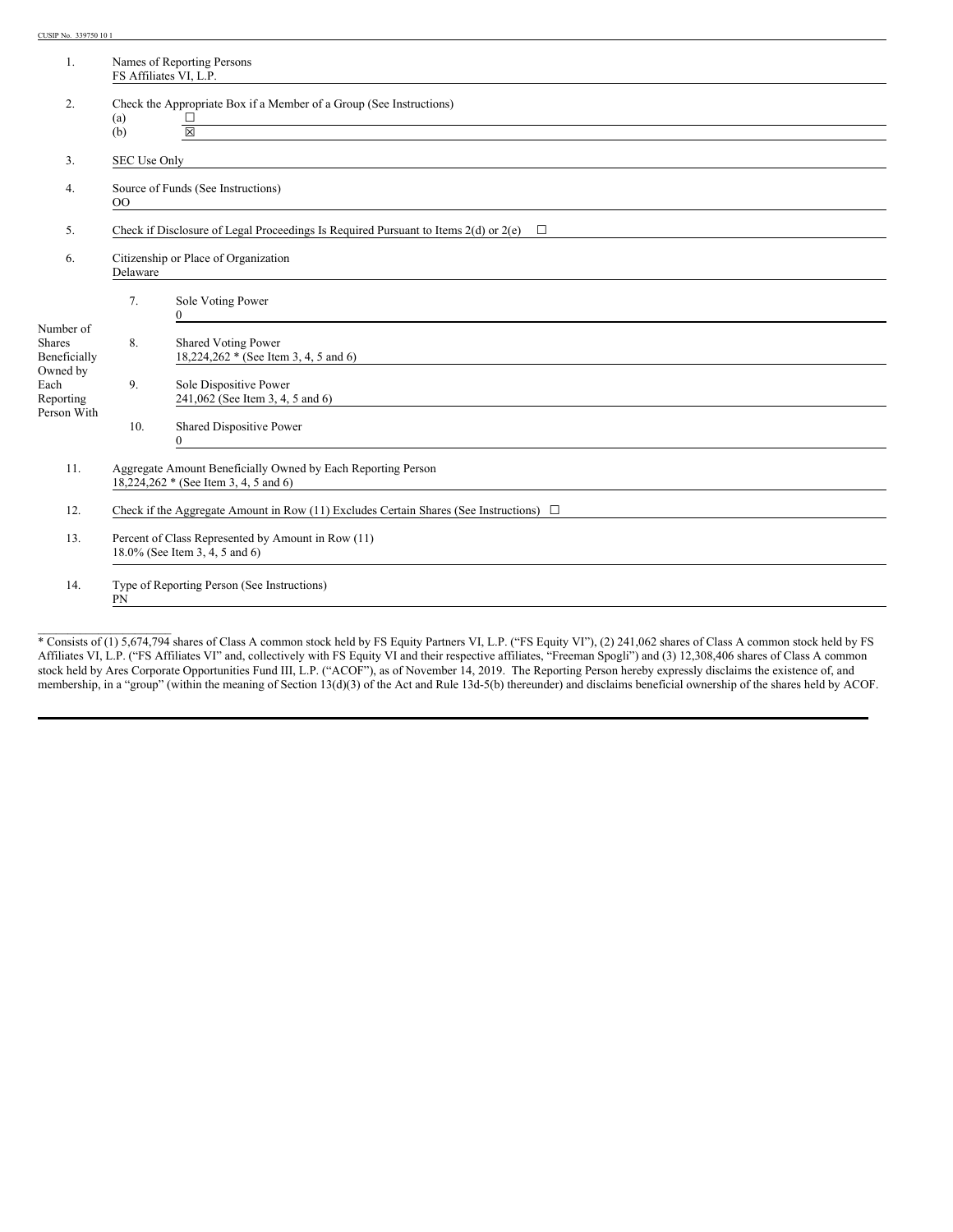CUSIP No. 339750 10 1

 $\mathcal{L}=\mathcal{L}=\mathcal{L}=\mathcal{L}=\mathcal{L}=\mathcal{L}=\mathcal{L}=\mathcal{L}=\mathcal{L}=\mathcal{L}=\mathcal{L}=\mathcal{L}=\mathcal{L}=\mathcal{L}=\mathcal{L}=\mathcal{L}=\mathcal{L}=\mathcal{L}=\mathcal{L}=\mathcal{L}=\mathcal{L}=\mathcal{L}=\mathcal{L}=\mathcal{L}=\mathcal{L}=\mathcal{L}=\mathcal{L}=\mathcal{L}=\mathcal{L}=\mathcal{L}=\mathcal{L}=\mathcal{L}=\mathcal{L}=\mathcal{L}=\mathcal{L}=\mathcal{L}=\mathcal{$ 

| 1.                                         |                                                                                                       | Names of Reporting Persons<br>FS Capital Partners VI, LLC                                                                                                                                                           |  |  |
|--------------------------------------------|-------------------------------------------------------------------------------------------------------|---------------------------------------------------------------------------------------------------------------------------------------------------------------------------------------------------------------------|--|--|
| 2.                                         | (a)<br>(b)                                                                                            | Check the Appropriate Box if a Member of a Group (See Instructions)<br>$\frac{\Box}{\boxtimes}$<br>and the control of the control of the control of the control of the control of the control of the control of the |  |  |
| 3.                                         | SEC Use Only                                                                                          |                                                                                                                                                                                                                     |  |  |
| 4.                                         | Source of Funds (See Instructions)<br>$00\,$                                                          |                                                                                                                                                                                                                     |  |  |
| 5.                                         | Check if Disclosure of Legal Proceedings Is Required Pursuant to Items $2(d)$ or $2(e)$<br>□          |                                                                                                                                                                                                                     |  |  |
| 6.                                         | Citizenship or Place of Organization<br>Delaware                                                      |                                                                                                                                                                                                                     |  |  |
|                                            | 7.                                                                                                    | Sole Voting Power<br>$\theta$<br><u> 1989 - Johann Johann Stoff, deutscher Stoffen und der Stoffen und der Stoffen und der Stoffen und der Stoffen</u>                                                              |  |  |
| Number of<br><b>Shares</b><br>Beneficially | 8.                                                                                                    | <b>Shared Voting Power</b><br>18,224,262 * (See Item 3, 4, 5 and 6)                                                                                                                                                 |  |  |
| Owned by<br>Each<br>Reporting              | 9.                                                                                                    | Sole Dispositive Power<br>5,915,85 $6$ ** (See Item 3, 4, 5 and 6)                                                                                                                                                  |  |  |
| Person With                                | 10.                                                                                                   | Shared Dispositive Power<br>$\theta$<br><u> 1989 - Jan Samuel Barbara, martin di</u>                                                                                                                                |  |  |
| 11.                                        | Aggregate Amount Beneficially Owned by Each Reporting Person<br>18,224,262 * (See Item 3, 4, 5 and 6) |                                                                                                                                                                                                                     |  |  |
| 12.                                        | Check if the Aggregate Amount in Row (11) Excludes Certain Shares (See Instructions) $\Box$           |                                                                                                                                                                                                                     |  |  |
| 13.                                        | Percent of Class Represented by Amount in Row (11)<br>$18.0\%$ (See Item 3, 4, 5 and 6)               |                                                                                                                                                                                                                     |  |  |
| 14.                                        | Type of Reporting Person (See Instructions)<br>$00\,$                                                 |                                                                                                                                                                                                                     |  |  |

\* Consists of (1) 5,674,794 shares of Class A common stock held by FS Equity Partners VI, L.P. ("FS Equity VI"), (2) 241,062 shares of Class A common stock held by FS Affiliates VI, L.P. ("FS Affiliates VI" and, collectively with FS Equity VI and their respective affiliates, "Freeman Spogli") and (3) 12,308,406 shares of Class A common stock held by Ares Corporate Opportunities Fund III, L.P. ("ACOF"), as of November 14, 2019. The Reporting Person hereby expressly disclaims the existence of, and membership, in a "group" (within the meaning of Section 13(d)(3) of the Act and Rule 13d-5(b) thereunder) and disclaims beneficial ownership of the shares held by ACOF.

\*\* Consists of 5,915,856 shares of Class A common stock in the aggregate held by FS Equity VI and FS Affiliates VI.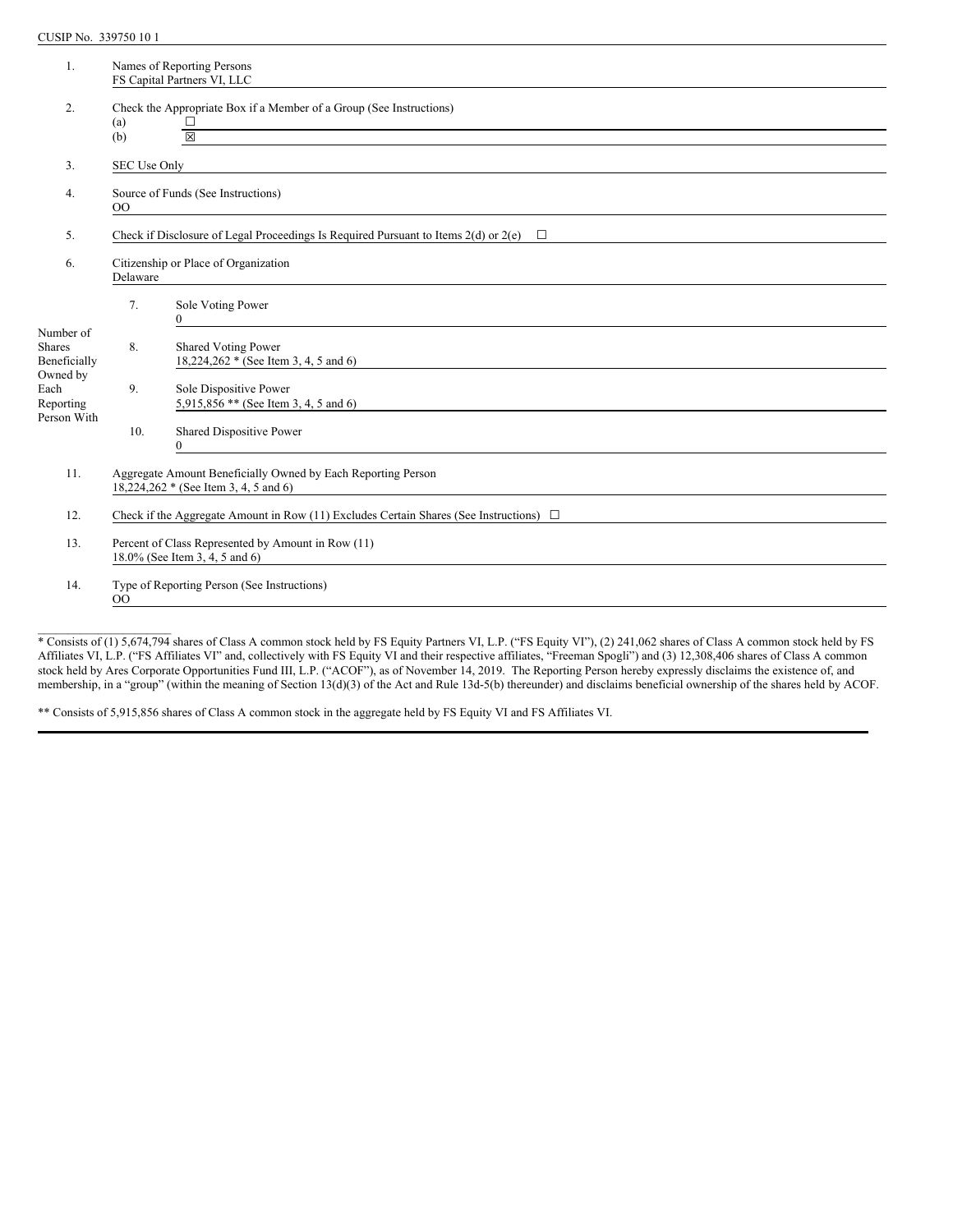#### **Explanatory Note**

This Amendment No. 7 to the statement on Schedule 13D amends and supplements the statement on Schedule 13D filed by the Reporting Persons on May 12, 2017, Amendment No. 1 to the Schedule 13D filed on July 27, 2017, Amendment No. 2 to the Schedule 13D filed on November 22, 2017, Amendment No. 3 to the Schedule 13D filed on May 29, 2018, Amendment No. 4 to the Schedule 13D filed on September 18, 2018, Amendment No. 5 to the Schedule 13D filed on March 4, 2019 and Amendment No. 6 to the Schedule 13D filed on August 9, 2019 (together, the "Original Schedule 13D" and together with this Amendment No. 7, the "Schedule 13D"). Except as amended herein, the Original Schedule 13D remains in full force and effect. Terms defined in the Original Schedule 13D are used herein as so defined.

#### **Item 4. Purpose of Transaction**

Item 4 of the Original Schedule 13D is hereby amended to add the following:

The information set forth in Item 6 below is incorporated by reference in its entirety into this Item 4.

#### **Item 5. Interest in Securities of the Issuer**

Item 5 of the Original Schedule 13D is hereby amended and restated in its entirety as follows:

#### (a) **Aggregate number and percentage of securities**.

As of November 14, 2019, FS Equity VI directly holds 5,674,794 shares of Common Stock and FS Affiliates VI directly holds 241,062 shares of Common Stock.

The Reporting Persons may be deemed to have direct beneficial ownership of the Issuer's shares of Common Stock as follows:

|                                 | <b>Number of Shares</b>   |
|---------------------------------|---------------------------|
| <b>Name of Reporting Person</b> | <b>Beneficially Owned</b> |
| <b>FS Capital Partners</b>      | 5,915,856                 |
| FS Equity VI                    | 5.674.794                 |
| FS Affiliates VI                | 241,062                   |
| Reporting Persons as a group    | 5,915,856                 |

FS Capital Partners, by virtue of being the sole general partner of FS Equity VI and FS Affiliates VI, may be deemed to directly or indirectly beneficially own the shares of Common Stock held by each of FS Equity VI and FS Affiliates VI and reported on the cover pages to this Schedule 13D for such Reporting Person. FS Equity VI disclaims beneficial ownership of the shares of Common Stock held by FS Affiliates VI. FS Affiliates VI disclaims beneficial ownership of the shares of Common Stock held by FS Equity VI. See also items 11 and 13 of the cover pages to, and Item 2 of, this Schedule 13D for the aggregate number of shares of Common Stock and percentage of Common Stock beneficially owned by each of the Reporting Persons.

Based upon information included in the Issuer's filings with the Securities and Exchange Commission, as of November 14, 2019, ACOF in the aggregate holds 12,308,406 shares of Common Stock which are included in Items 8 and 11 of the cover pages to this Schedule 13D. The Reporting Persons expressly disclaim the existence of, or membership in, a "group" within the meaning of Section 13(d)(3) of the Act and Rule 13d-5(b) thereunder with ACOF as a result of the Investor Rights Agreement or otherwise, as well as beneficial ownership with respect to any shares of Common Stock beneficially owned by ACOF, and neither the filing of this statement on Schedule 13D nor any of its contents shall be deemed to constitute an admission by any Reporting Person that it is the beneficial owner of any of the shares of Common Stock referred to herein for purposes of Section 13(d) of the Act, or for any other purpose, and such beneficial ownership is expressly disclaimed by the Reporting Persons. The ownership percentages reported in this Schedule 13D are based on an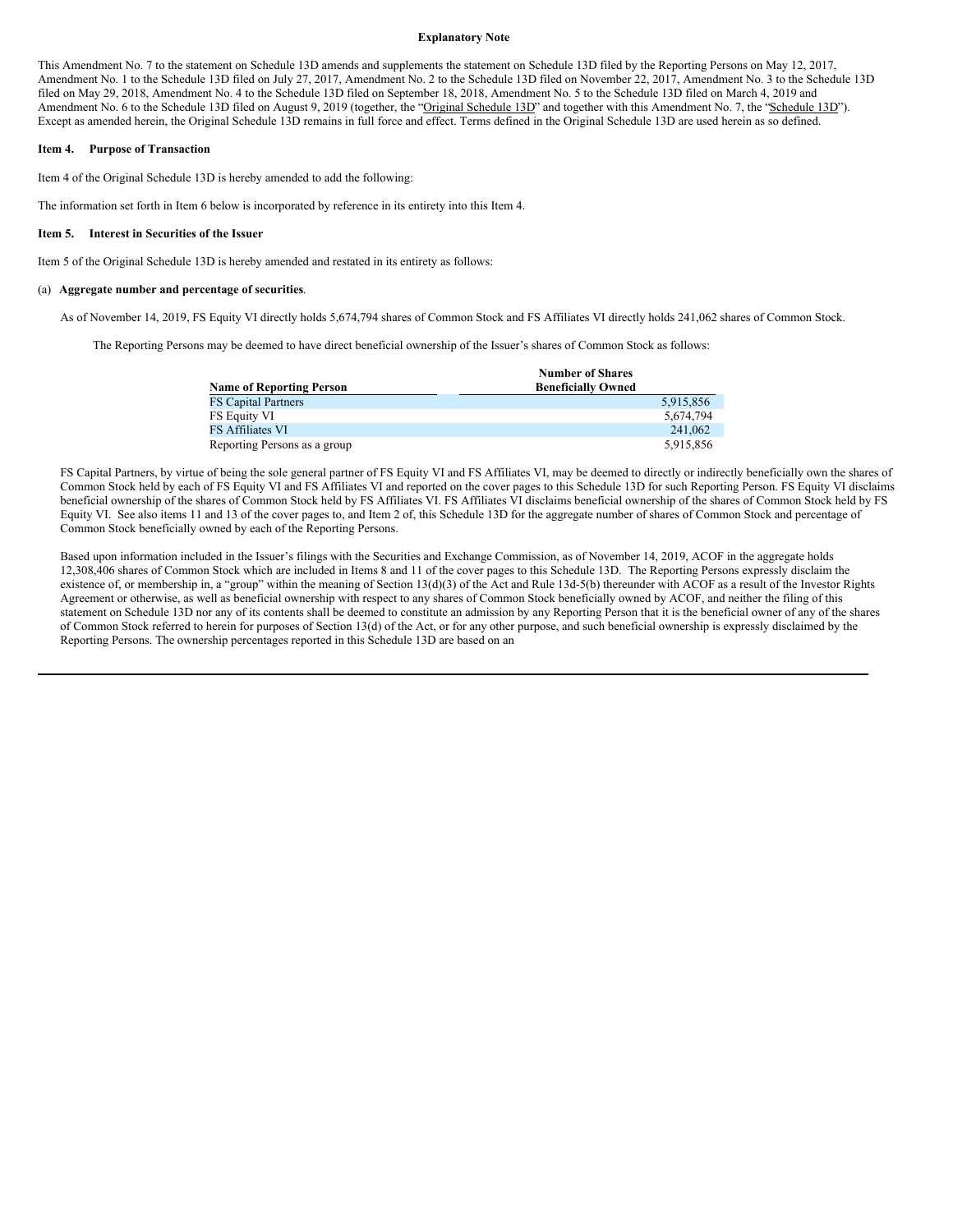aggregate of 101,057,968 shares of Common Stock outstanding as of October 30, 2019 as reported in the Issuer's Quarterly Report on Form 10-Q filed with the SEC on November 1, 2019.

- (b) **Power to vote and dispose.** See items 7 through 10 of the cover pages to, and Item 2 of, this Schedule 13D for the number of shares of Common Stock beneficially owned by each of the Reporting Persons as to which there is sole or shared power to vote or to direct the vote, and sole or shared power to dispose or to direct the disposition. The Reporting Persons expressly disclaim the power to vote or dispose of the shares held by ACOF included in Item 8 of the cover pages of this Schedule 13D, as a result of the Investor Rights Agreement or otherwise.
- (c) **Transactions within the past 60 days.** On November 14, 2019, ACOF sold 7,105,728 shares of Common Stock in a block trade in accordance with the requirements of Rule 144 under the Securities Act of 1933, as amended. FS Equity VI and FS Affiliates VI did not sell any shares of Common Stock in connection with the sale by ACOF and did not receive any proceeds from such sale. Except for the information set forth herein, including in Items 3 and 4, which are incorporated herein by reference, none of the Reporting Persons has effected any transaction related to the Common Stock during the past 60 days.
- (d) **Certain rights of other persons.** Except as described herein, no other person has the right to receive or the power to direct the receipt of dividends from, or the proceeds from the sale of, securities covered by this statement.
- (e) **Date ceased to be a 5% owner.** Not applicable.

### **Item 6. Contracts, Arrangements, Understandings or Relationships with Respect to Securities of the Issuer**

Item 6 of the Original Schedule 13D is hereby amended to add the following:

In connection with the sale on November 14, 2019 by ACOF of 7,105,728 shares of Common Stock, ACOF has agreed not to sell any additional shares of Common Stock during the 30-day period beginning on November 14, 2019.